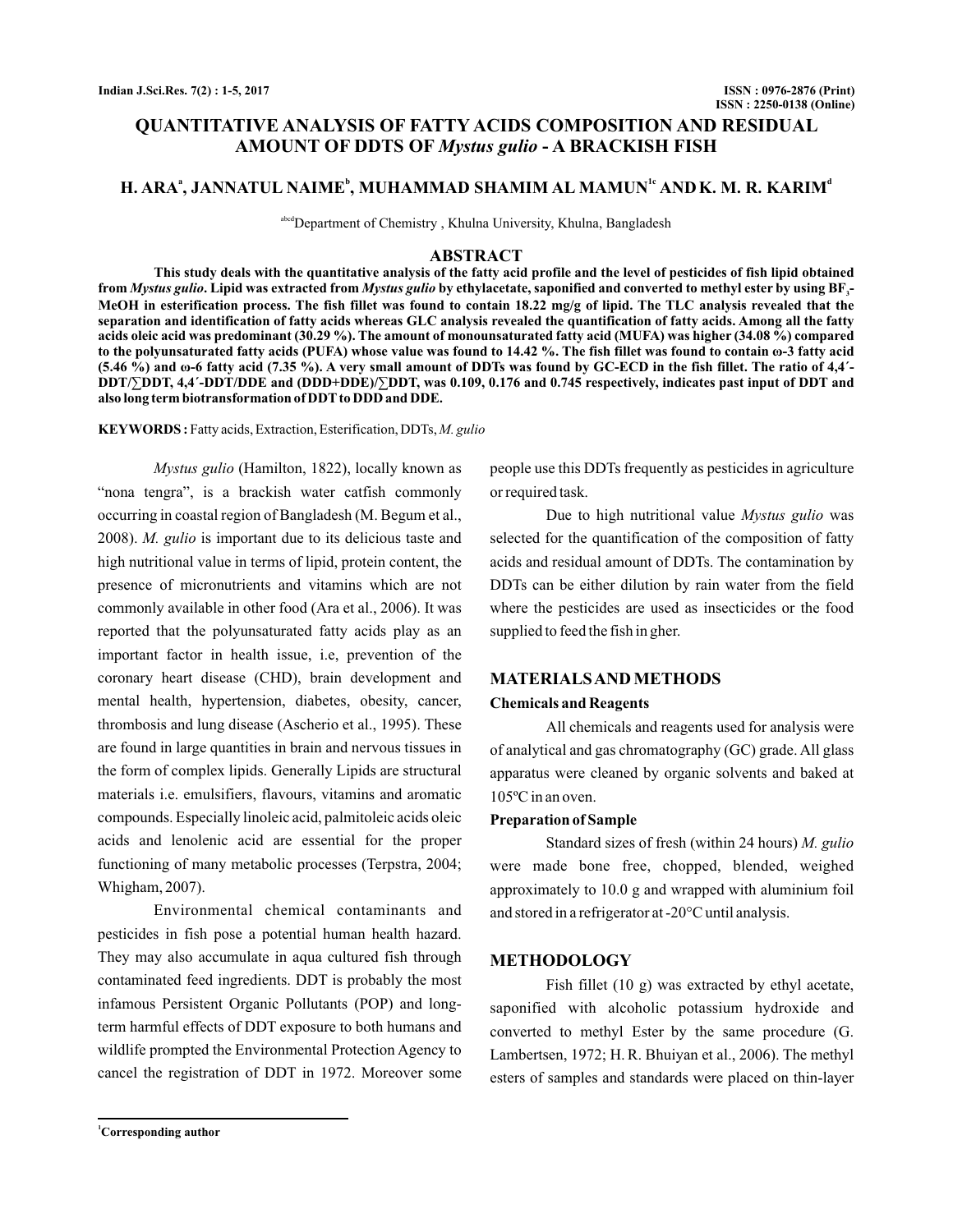plate (20 cm  $\times$  20cm  $\times$  0.05 mm) which was coated with silica gel GF254 (12 g/plate) forming thickness 0.25 mm and the plates were developed by ascending technique with suitable solvent system (W. W. Christie, 1976). Standard substances were run simultaneously with the mixture of fatty acid methyl esters which was derived from fish lipid in each of five chromatograms.After development, each of the chromatogram was dried at 150°C for 15 minutes. Then the identification of fatty acids was done by the same procedure (Christie, 1976). For the identification and quantification of fatty acid esters with a "PYE UNICAM" 4500 U model gas chromatograph equipped with a flame ionization detector by using same procedure (M. A. Hossain et al., 1988). For the DDTs, edible parts of the fish samples were extracted by solid phase dispersion method, cleaned up with concentrated  $H_2SO_4$  and finally analyzed by GC-ECD.

## **RESULTSAND DISCUSSION**

On chromatographic plates, eight spots of dark yellow-brown were appeared within few minute and

identified by comparing the  $R<sup>f</sup>$  values of methyl esters of standard fatty acids (Table 1). Using the different solvent systems, spray reagent and UV lamp, the spots were identified as Myristic acid  $(C_{14:0})$ , Palmitic acid  $(C_{16:0})$ , Stearic acid ( $C_{18:0}$ ), Oleic acid ( $C_{18:1}$ ), Linoleic acid ( $C_{18:2}$ ), Linolenic acid ( $\mathrm{C}_{18:3}$ ), Arachidic acid ( $\mathrm{C}_{20:0}$ ) and Behenic acid  $(C_{22:0}).$ 

The peaks of analyzed fatty acids mixtures (figure-2) were tentatively identified by comparing their relative retention time with relative retention time of the standard fatty acids mixtures (figure-1). Table 2 reveal that the fish 4.25% Behenic acid and 11.13% unknown acid. The percentage of saturated fatty acid, monounsaturated fatty acid and polyunsaturated fatty acid was 51.42%, 34.08% and  $14.42\%$  respectively. The  $\omega$ -6 fatty acid lowers lowdensity lipoprotein (LDL) and triglyceride levels, while increases high-density lipoprotein (HDL) concentration lipid contains 6.33% Myristic acid, 24.23% Palmitic acid, 8.42% Stearic acid, 30.29% Oleic acid, 7.35% Linoleic acid (ω-6), 5.46% Linolenic acid (ω-3), 2.47% Arachidic acid,

| Name of the<br><b>Sample</b> | <b>Fatty Acid Methyl Esters</b>  | R <sub>f</sub> Value Obtained From The Spot In Developing Solvent System |         |           |           |         |  |
|------------------------------|----------------------------------|--------------------------------------------------------------------------|---------|-----------|-----------|---------|--|
|                              |                                  | P:E                                                                      | P:E     | P: E:A    | P: E:A    | H:E     |  |
|                              | <b>Standard</b>                  | (80:20)                                                                  | (60:40) | (85:15:1) | (80:20:1) | (80:20) |  |
|                              | Methyl laurate $(C_{12:0})$      |                                                                          | 0.672   | 0.857     | 0.911     | 0.875   |  |
|                              | Methyl myristate $(C_{14:0})$    | 0.892                                                                    | 0.765   | 0.812     | 0.623     | 0.729   |  |
|                              | Methyl palmitate $(C_{16:0})$    | 0.635                                                                    | 0.530   | 0.637     | 0.429     | 0.552   |  |
|                              | Methyl palmitoleate $(C_{16:1})$ | 0.523                                                                    | 0.497   | 0.561     | 0.552     | 0.469   |  |
|                              | Methyl stearate $(C_{18:0})$     | 0.765                                                                    | 0.829   | 0.911     | 0.752     | 0.833   |  |
| Standard                     | Methyl oleate $(C_{18:1})$       | 0.466                                                                    | 0.323   | 0.492     | 0.411     | 0.385   |  |
|                              | Methyl linileate $(C_{18:2})$    | 0.565                                                                    | 0.395   | 0.433     | 0.295     | 0.356   |  |
|                              | Methyl linolineate $(C_{18:3})$  | 0.615                                                                    | 0.556   | 0.492     | 0.523     | 0.442   |  |
|                              | Methyl arachidate $(C_{20:0})$   | 0.632                                                                    | 0.721   | 0.554     | 0.332     | 0.497   |  |
|                              | Methyl arachidonate $(C_{20:4})$ | 0.332                                                                    | 0.352   | 0.491     | 0.432     | 0.450   |  |
|                              | Methyl behanate $(C_{24:0})$     | 0.910                                                                    | 0.812   | 0.937     | 0.650     | 0.720   |  |
| Fish Lipid                   | Methyl myristate $(C_{14:0})$    | 0.896                                                                    | 0.760   | 0.816     | 0.627     | 0.723   |  |
|                              | Methyl palmitate $(C_{16:0})$    | 0.634                                                                    | 0.538   | 0.632     | 0.423     | 0.556   |  |
|                              | Methyl stearate $(C_{18:0})$     | 0.762                                                                    | 0.822   | 0.911     | 0.759     | 0.836   |  |
|                              | Methyl oleate $(C_{18:1})$       | 0.467                                                                    | 0.329   | 0.495     | 0.417     | 0.382   |  |
|                              | Methyl linileate $(C_{18:2})$    | 0.569                                                                    | 0.398   | 0.438     | 0.298     | 0.352   |  |
|                              | Methyl linolineate $(C_{18:3})$  | 0.613                                                                    | 0.553   | 0.494     | 0.527     | 0.448   |  |
|                              | Methyl arachidate $(C_{20:0})$   | 0.639                                                                    | 0.728   | 0.559     | 0.338     | 0.492   |  |
|                              | Methyl behanate $(C_{24:0})$     | 0.913                                                                    | 0.819   | 0.933     | 0.656     | 0.725   |  |

**Table 1 : Identification of Fatty Acid Methyl Esters of Standard and Fish Lipid by TLC**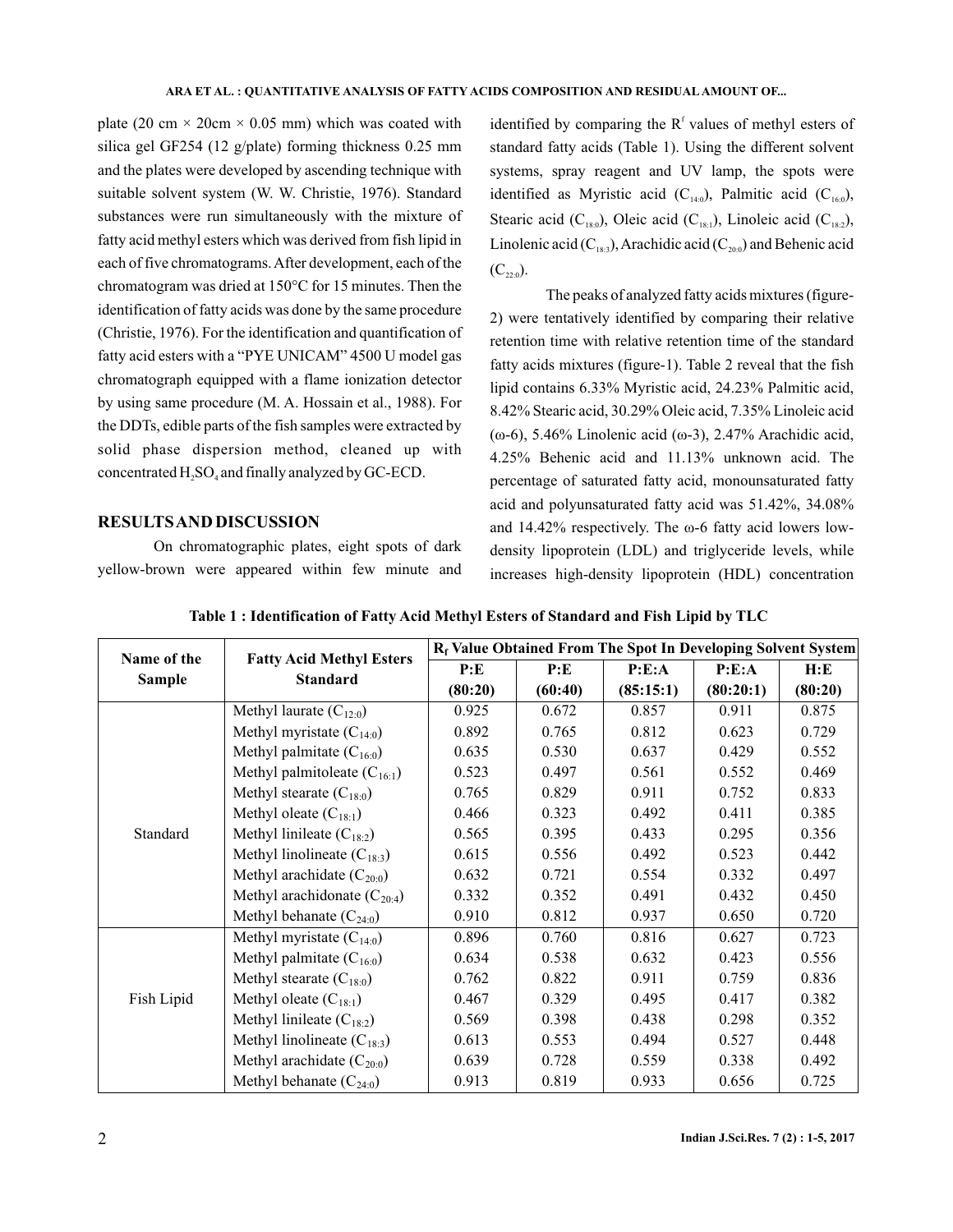| <b>Name of Sample</b> | Peak No. | Chain length | <b>Relative Retention time</b> | Name of        | Weight% |
|-----------------------|----------|--------------|--------------------------------|----------------|---------|
|                       |          |              |                                | fatty acids    |         |
|                       |          | $C_{12:0}$   | 4.42                           | Lauric         |         |
|                       | 2        | $C_{14:0}$   | 6.16                           | Myristic       |         |
|                       | 3        | $C_{16:0}$   | 8.06                           | Palmitic       |         |
|                       | 4        | $C_{18:0}$   | 10.52                          | Stearic        |         |
| Standard              | 5        | $C_{18:1}$   | 11.18                          | Oleic          |         |
|                       | 6        | $C_{18:2}$   | 12.06                          | Linoleic       |         |
|                       |          | $C_{18:3}$   | 13.15                          | Linolenic      |         |
|                       | 8        | $C_{20:0}$   | 14.11                          | Arachidic      |         |
|                       | 9        | $C_{22:0}$   | 18.51                          | Behenic        |         |
|                       | 10       | $C_{24:0}$   | 25.68                          | Lignoceric     |         |
|                       |          | $C_{14:0}$   | 6.15                           | Myristic       | 6.33    |
|                       | 2        | $C_{16:0}$   | 8.06                           | Palmitic       | 24.23   |
|                       | 3        | $C_{18:0}$   | 10.52                          | <b>Stearic</b> | 8.42    |
|                       | 4        | $C_{18:1}$   | 11.18                          | Oleic          | 30.29   |
|                       | 5        | $C_{18:2}$   | 12.05                          | Linoleic       | 7.35    |
| Fish lipid            | 6        | $C_{18:3}$   | 13.16                          | Linolenic      | 5.46    |
|                       |          | $C_{20:0}$   | 14.12                          | Arachidic      | 2.47    |
|                       | 8        | $C_{22:0}$   | 18.50                          | Behenic        | 4.25    |
|                       | 9        | Unknown      | 21.95                          | Unidentified   | 5.47    |
|                       | 10       | Unknown      | 25.68                          | Unidentified   | 2.33    |
|                       | 11       | Unknown      | 26.62                          | Unidentified   | 3.33    |

**Table 2 : Fatty Acid Composition and Weight % of Fish Lipid With Respect to Standard Fatty Acids**

Table 3 : Residual Amounts of DDTs in Mystus gulio Fish Fillet

| $4.4'$ -DDT | $2.4'$ -DDT | <b>DDD</b> | <b>DDE</b> | (DDD+DDE)               | 4,4′-DDT                | 2,4'-DDT                | $4.4'$ -DDT |
|-------------|-------------|------------|------------|-------------------------|-------------------------|-------------------------|-------------|
| ppb         | ppb         | ppb        | ppb        | $/$ $\triangledown$ DDT | $/$ $\triangledown$ DDT | $/$ $\triangledown$ DDT | /DDE        |
| 0.006       | 0.008       | 0.007      | 0.034      | 0.745                   | 0.109                   | 0.145                   | 0.176       |



**Figure 1 : GLC Separation of Standard Fatty Acid Methyl Esters on a Polar Stationary Phase**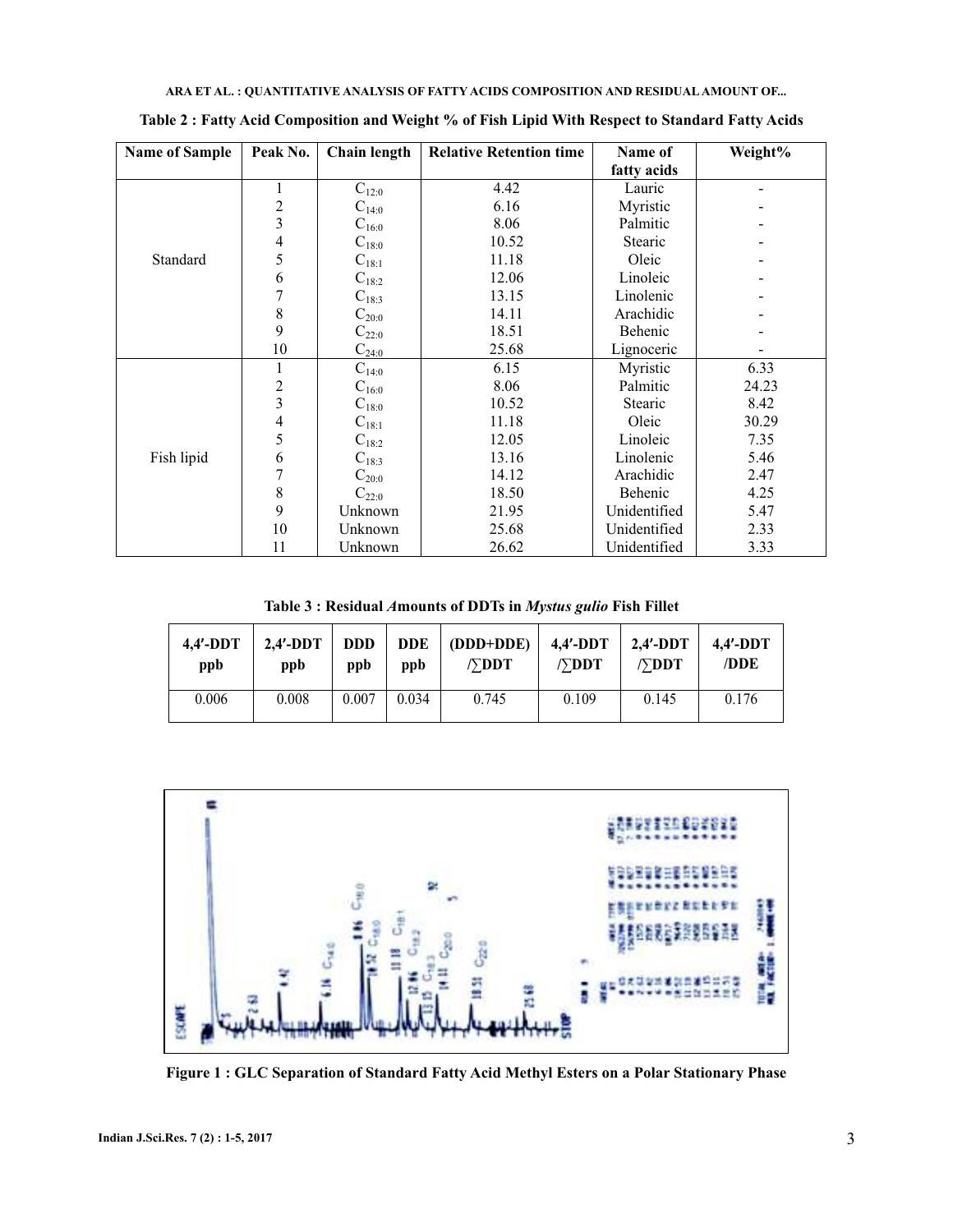

**Figure 2 : GLC Separation of The Fatty Acid Methyl Ester Mixture Derived From Fish Lipid on Polar Stationary Phase**



Figure 3 : Chromatogram of DDTs Analysis of *Mystus gulio* Lipid by Gas Chromatography

(Guivernau M. et al., 1994). The ω-3 fatty acids can reduce blood pressure levels in people with high blood pressure and prevent coronary heart diseases also.

In Table 3, the concentrations of DDTs were calculated from the area of the chromatogram and shown in figure 3 where the sample contained DDT, DDD and DDE as 0.0139 ppb, 0.0074 ppb and 0.034 ppb respectively i.e. DDE is higher than DDD and DDT. This suggests that the

source of the fish or the fish feeds have been contaminated with DDT because with time period DDT was converted to DDD and DDE.

The ratio of  $4,4'$ -DDT/DDE  $> 0.5$  may indicate recent input of DDT and in contrast of < 0.3 may imply past input DDT (B. Strandberg et al., 1998 ). In this study the ratio 0.176, respectively (Table 3). In addition to, the ratio of of 4,4΄-DDT/ΣDDT and 4,4΄-DDT/DDE was 0.109 and